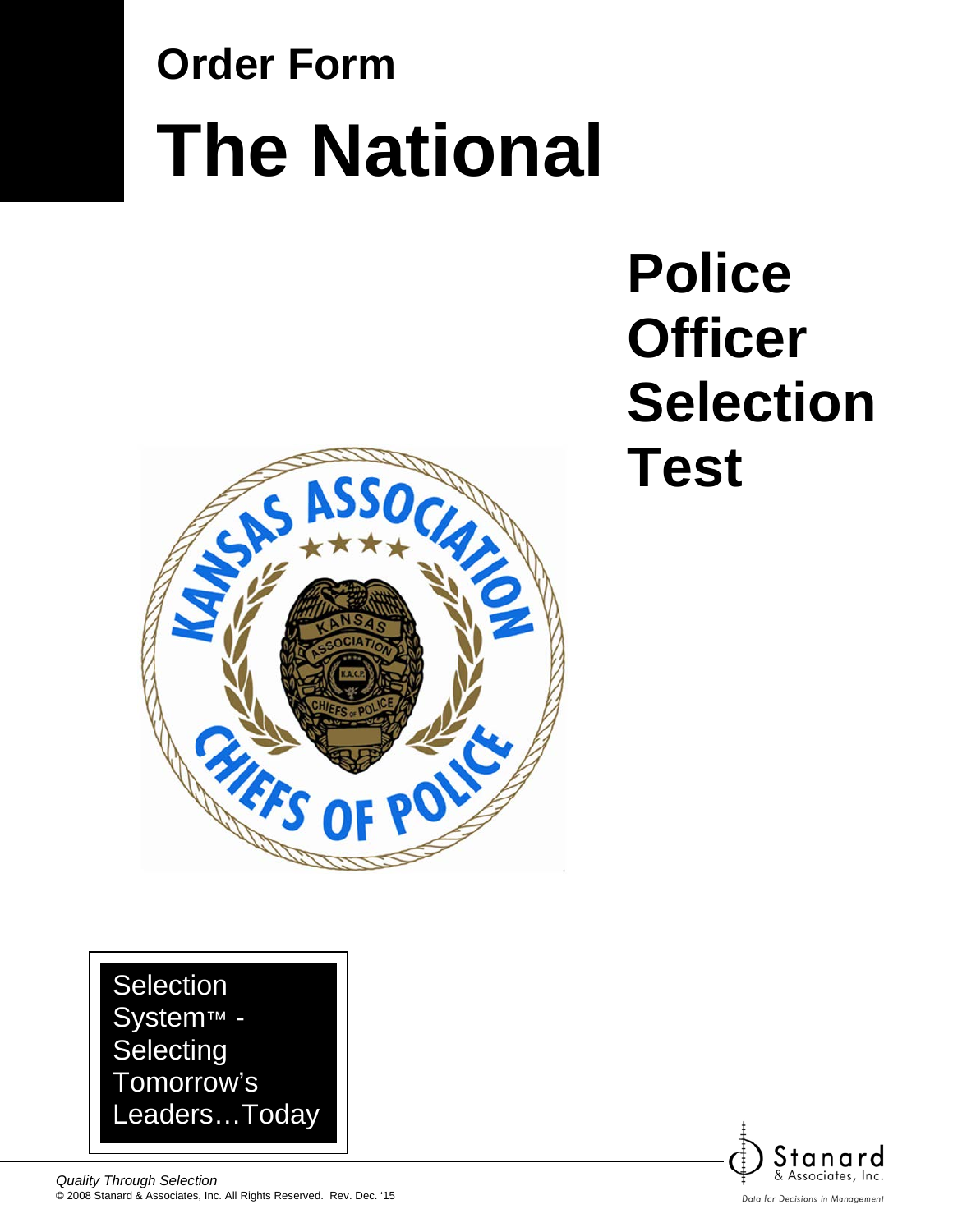## **How to Complete Your Order Form**

Following the directions given below, complete pages 3 and 4 via your computer directly in this PDF file. Then using your digital signature sign the Purchase and Security Agreement, save the file and email both pages to kacp@ksacp.net. Or you can print the completed order form, manually sign the agreement, scan and email to the Kansas Association of Chiefs of Police. Note: the most current version of Adobe Reader is required to use the fillable PDF option. Go to www.adobe.com for information.

### **A. General Information**

**Ship to:** List the person who is authorized to receive the shipment of test materials. Be sure to provide the complete shipping address, including name of agency or city/county/university department and room number, suite or floor if needed. We can not ship to a P.O. Box. Most orders are shipped UPS Ground and it is critical to have accurate zip code information.

**Bill to:** List the person responsible for paying for the testing materials and their complete mailing address.

### **B. Testing Information and Test Format**

**Test Format:** Please indicate whether you would like the exams scored by Stanard & Associates, Inc. or the agency-scored version.

- **Form Type:** Because we have multiple forms of the POST, please specify which form you wish to order. It is also acceptable to indicate 'same' or 'alternate', which tells us you want the same form as your last order or an alternate form. If you want to discuss this with one of our staff, please call the Kansas Association of Chiefs of Police at 316-733-7300.
- **Test Materials Arrival Date:** List the date by which you wish to receive test materials. It is best to place your order 7 to 10 days prior to your requested arrival date.
- **Test Date(s):** For invoicing purposes we need you to please indicate your agency's test date(s) or approximate date. If you plan to keep unused booklets for future testing please check the box instructing us to invoice now for all testing materials ordered.
- **Test Results**  If Stanard & Associates, Inc. is scoring the exams, please indicate your preferred date for receiving results.

## **Date:**

**C. Test Cutoff Score** *(Please select ONE of the four options if Stanard & Associates, Inc. is scoring)*

**Test Cutoff Scores:** For test scoring and reporting purposes, please specify the cutoff score your agency uses. Cutoff scores are based on a number of considerations which are unique to each hiring agency, such as local civil service rules/guidelines, hiring objectives and concerns about adverse impact against protected groups. While making the decision about what cutoff score to be used is ultimately your agency's responsibility, please call S&A at 800-367-6919 should you wish to discuss your agency's needs with a consultant.

#### **D. Price Grids**

- **Price Grids:** Please fill out the price grid appropriate for the type of test you are selecting. Volume discounts are based on the number of tests purchased. Unused agency-scored tests can be returned to Stanard & Associates, Inc. for a refund within 14 days of Test Date. Agencies will be invoiced for all tests ordered if unused booklets are not returned within 14 days of Test Date. If you choose to have Stanard & Associates, Inc. score, all unused test booklets should be returned with the booklets to be scored within 14 days of Test Date. To avoid invoicing for all tests ordered, Test Date shall not extend beyond 30 days of Test Materials Arrival Date. The cost of the Administration Guide, the Examiner's Manual and Study Guide is not refundable.
- **E. Test Results Format** *(Please select ONE of the three options if Stanard & Associates, Inc. is scoring)*
- **Option I** Alphabetical list of individuals who passed the test and their percent correct on each section, and an alphabetical list of individuals who failed and their percent correct on each section.
- **Option II** Alphabetical list of all individuals with pass or fail indication.
- **Option III** Rank-ordered list of all individuals by overall score.

**PLEASE READ AND SIGN THE PURCHASE AND SECURITY AGREEMENT ON THE BACK OF THE ORDER FORM AND EMAIL TO kacp@ksacp.net AT THE KANSAS ASSOCIATON OF CHIEFS OF POLICE. NO ORDER WILL BE PROCESSED WITHOUT RECEIPT OF THE PURCHASE AND SECURITY AGREEMENT.** 

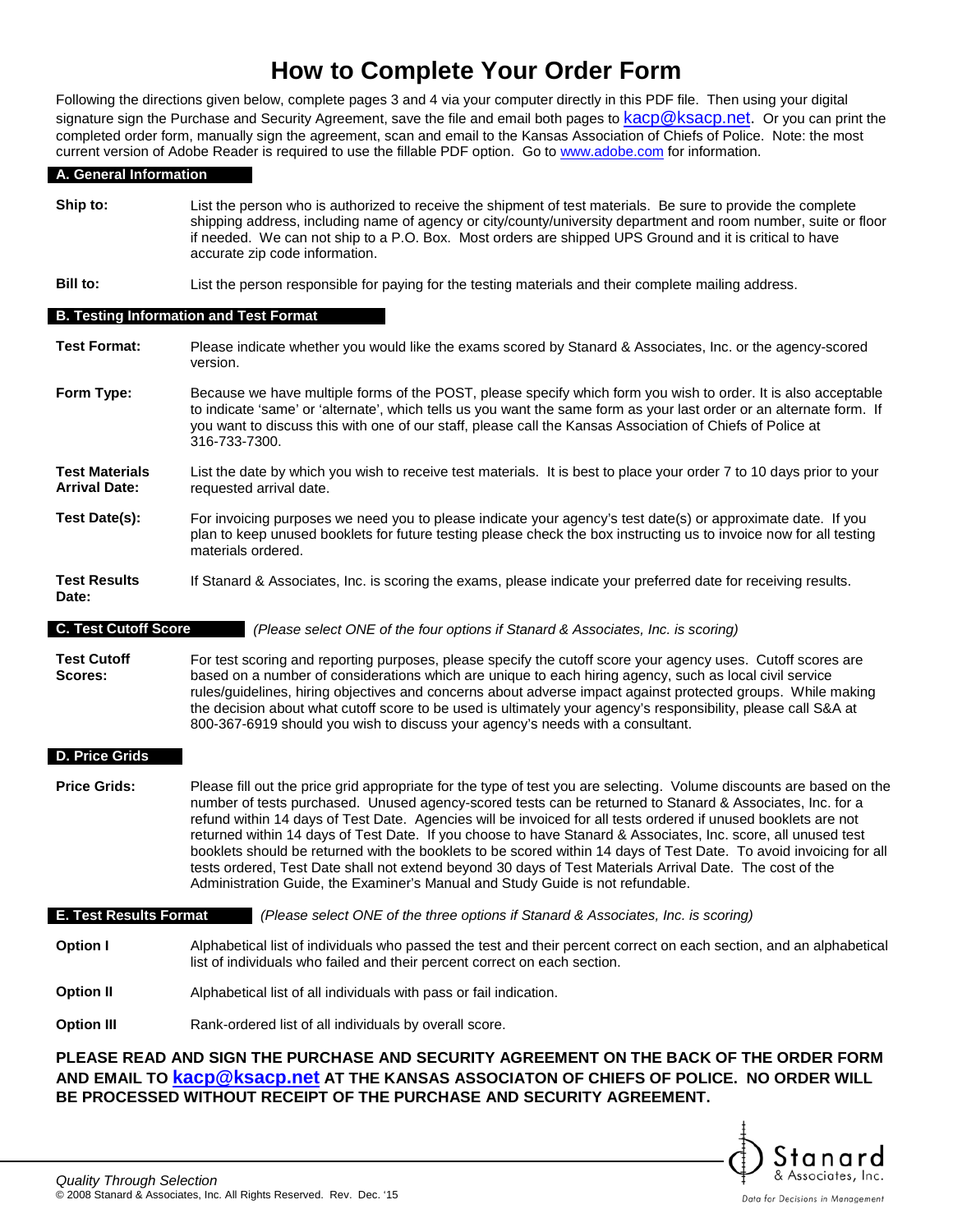## **The National Police Officer Selection Test (POST) Order Form**

(Please see directions for completing the Order Form on the facing page)

|                                                                                                                                                 |           |                                   | Bill to:              |                                                                                                                      |                                                                   |                                                                                                                                      |         |                                       |         |                                               |                 |  |
|-------------------------------------------------------------------------------------------------------------------------------------------------|-----------|-----------------------------------|-----------------------|----------------------------------------------------------------------------------------------------------------------|-------------------------------------------------------------------|--------------------------------------------------------------------------------------------------------------------------------------|---------|---------------------------------------|---------|-----------------------------------------------|-----------------|--|
| Ship to:<br>Name:                                                                                                                               |           |                                   |                       |                                                                                                                      |                                                                   | Name:                                                                                                                                |         |                                       |         |                                               |                 |  |
| Title/Rank:                                                                                                                                     |           |                                   | Title/Rank:           |                                                                                                                      |                                                                   |                                                                                                                                      |         |                                       |         |                                               |                 |  |
| Agency:                                                                                                                                         |           | Agency:                           |                       |                                                                                                                      |                                                                   |                                                                                                                                      |         |                                       |         |                                               |                 |  |
| Street Address,                                                                                                                                 |           |                                   |                       |                                                                                                                      |                                                                   |                                                                                                                                      |         |                                       |         |                                               |                 |  |
| Room, Floor                                                                                                                                     |           |                                   |                       | Billing Address,<br>Room. Floor:                                                                                     |                                                                   |                                                                                                                                      |         |                                       |         |                                               |                 |  |
| (No P.O. Box):<br>City, State                                                                                                                   |           |                                   |                       |                                                                                                                      |                                                                   |                                                                                                                                      |         |                                       |         |                                               |                 |  |
| & Zip:                                                                                                                                          |           |                                   | City, State<br>& Zip: |                                                                                                                      |                                                                   |                                                                                                                                      |         |                                       |         |                                               |                 |  |
| Phone:                                                                                                                                          | E-Mail:   |                                   |                       |                                                                                                                      |                                                                   | Phone:                                                                                                                               | E-Mail: |                                       |         |                                               |                 |  |
| Ordered by                                                                                                                                      |           |                                   |                       |                                                                                                                      |                                                                   |                                                                                                                                      |         |                                       |         |                                               |                 |  |
| (print name):                                                                                                                                   |           |                                   |                       |                                                                                                                      |                                                                   |                                                                                                                                      |         | This is our agency's first POST order |         |                                               | Re-order        |  |
| Agency-Scored Test Form Type (A, B, C, D) _________________<br>Scored by Stanard & Associates, Inc.<br>Test Materials Arrival Date: ___________ |           |                                   |                       |                                                                                                                      |                                                                   |                                                                                                                                      |         |                                       |         |                                               |                 |  |
|                                                                                                                                                 |           |                                   |                       |                                                                                                                      |                                                                   |                                                                                                                                      |         | materials ordered.                    |         |                                               |                 |  |
| 1.<br>2.)<br>3.<br>4.)<br>D. Price Grids                                                                                                        |           | Overall Score Cutoff only: _____% |                       | Test(s) Scored by Stanard & Associates, Inc.<br>(Price includes test booklet, scoring and reporting of test results) | No Cutoff Score (i.e., a rank-ordered list of candidates' scores) | Per Section Cutoff: _____ % for Math.; ____ % for Read. Comp.; _____ % for Grammar; ____ % for Incident Report Writing               |         |                                       |         | Test(s) Scored by User Agency (Agency-Scored) |                 |  |
| # of Tests                                                                                                                                      | $1 - 250$ | 251-500                           | $501+$                | Quantity                                                                                                             | Subtotal                                                          | # of Tests                                                                                                                           | 1-250   | 251-500                               | $501+$  | Quantity                                      | <b>Subtotal</b> |  |
| POST                                                                                                                                            | \$24.50   | \$23.50                           | \$22.00               |                                                                                                                      |                                                                   | <b>POST</b>                                                                                                                          | \$15.00 | \$14.00                               | \$13.00 |                                               |                 |  |
| Administration<br>Guide*                                                                                                                        | \$8.00    |                                   |                       |                                                                                                                      |                                                                   | Examiner's                                                                                                                           | \$10.00 |                                       |         |                                               |                 |  |
|                                                                                                                                                 |           |                                   |                       |                                                                                                                      |                                                                   | Manual*                                                                                                                              |         |                                       |         |                                               |                 |  |
| <b>Study Guide</b>                                                                                                                              | \$4.00    |                                   |                       |                                                                                                                      |                                                                   | <b>Study Guide</b>                                                                                                                   | \$4.00  |                                       |         |                                               |                 |  |
| * One Administration Guide must be<br>purchased with first order.                                                                               |           |                                   |                       | Subtotal**                                                                                                           |                                                                   | * One Examiner's Manual must be<br>purchased with first order.                                                                       |         |                                       |         | Subtotal**                                    |                 |  |
|                                                                                                                                                 |           |                                   |                       |                                                                                                                      |                                                                   | ** All agencies will be invoiced for shipping and handling charges. Unless instructed otherwise, S&A will select the most economical |         |                                       |         |                                               |                 |  |
| <b>E. Test Results Format</b>                                                                                                                   |           |                                   |                       |                                                                                                                      |                                                                   | UPS service required to meet the requested Test Materials Arrival Date. If needed, you can call for an estimate of these costs.      |         |                                       |         |                                               |                 |  |
| Please select one<br>Option 1                                                                                                                   |           |                                   |                       |                                                                                                                      |                                                                   | <b>E-Mail Your Order To The</b><br><b>Kansas Association of Chiefs of Police</b>                                                     |         |                                       |         |                                               |                 |  |
| Option 2                                                                                                                                        |           |                                   |                       |                                                                                                                      |                                                                   |                                                                                                                                      |         |                                       |         |                                               |                 |  |
| Option 3                                                                                                                                        |           |                                   |                       |                                                                                                                      |                                                                   | Email Order Form & Security Agreement to <b>kacp@ksacp.net</b>                                                                       |         |                                       |         |                                               |                 |  |
|                                                                                                                                                 |           |                                   |                       |                                                                                                                      |                                                                   | If you have questions, call: 316-733-7300                                                                                            |         |                                       |         |                                               |                 |  |

Data for Decisions in Management

Stanard & Associates, Inc.